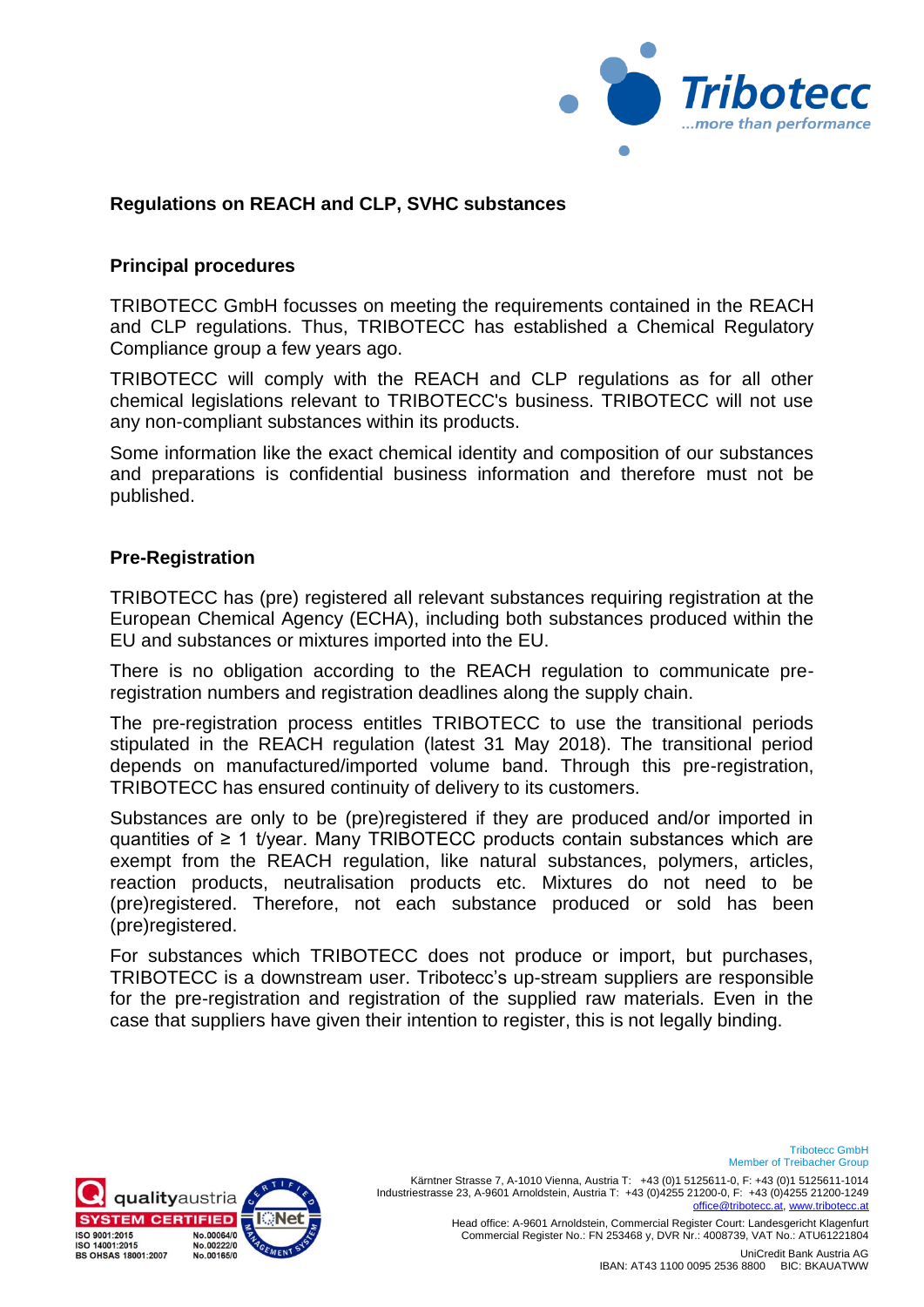

## **Registration**

Building on pre-registration, TRIBOTECC intends to register all relevant substances by 2018.

TRIBOTECC has successfully registered all substances which have been identified for registration by 30 November 2010 and 31 May 2013.

The registration numbers of TRIBOTECC substances are listed in chapter 3 of the updated Material Safety Data Sheet of the respective TRIBOTECC product. No additional communication of the registration number is legally required.

Registration of a substance by TRIBOTECC will generally result in a revised Material Safety Data Sheet. The REACH registration number is listed in chapter 1 and/or 3 of the MSDS.

For substances which TRIBOTECC does not produce or import, but purchases, TRIBOTECC will receive the registration numbers from its suppliers. These registration numbers are also listed in the updated Material Safety Data Sheet of the respective TRIBOTECC product. Lower volume producers or importers have an extended registration deadline (2018, at the latest). Hence, these companies are still legitimate suppliers even if their substances do not have a registration number yet.

The availability of the registration number of purchased raw materials is not considered a major change and will therefore not necessarily trigger an immediate update of the Material Safety Data Sheet. In addition, there may be several steps in the supply chain between registrant and all downstream users resulting in unavoidable delays for the according information to be listed within the updated Material Safety Data Sheet.

The Chemical Regulatory Compliance Group of Tribotecc has started to compile registration dossiers for substances requiring registration by 31 May 2018, at the latest.

### **SVHC substances – Substances of very high concern**

The European Chemicals Agency (ECHA) publishes regular proposals to identify chemicals as Substances of Very High Concern (SVHC). The outcome of this process is a list of identified substances which are candidates for prioritisation (the "Candidate List"). Substances included in the Candidate List are possible candidates for authorisation.

[http://echa.europa.eu/chem\\_data/authorisation\\_process/candidate\\_list\\_table\\_en.asp](http://echa.europa.eu/chem_data/authorisation_process/candidate_list_table_en.asp)

The listing of a substance on the Candidate List does not automatically lead to authorisation and gives no indication of the risks which might result from the use of the substance within the supply chain. Only if a candidate substance is then officially listed in Annex XIV of the REACH regulation, the use of the substance becomes liable to authorisation after a certain transitional period.



Kärntner Strasse 7, A-1010 Vienna, Austria T: +43 (0)1 5125611-0, F: +43 (0)1 5125611-1014 Industriestrasse 23, A-9601 Arnoldstein, Austria T: +43 (0)4255 21200-0, F: +43 (0)4255 21200-1249 at, www.tribotec

> Head office: A-9601 Arnoldstein, Commercial Register Court: Landesgericht Klagenfurt Commercial Register No.: FN 253468 y, DVR Nr.: 4008739, VAT No.: ATU61221804

Tribotecc GmbH

Member of Treibacher Group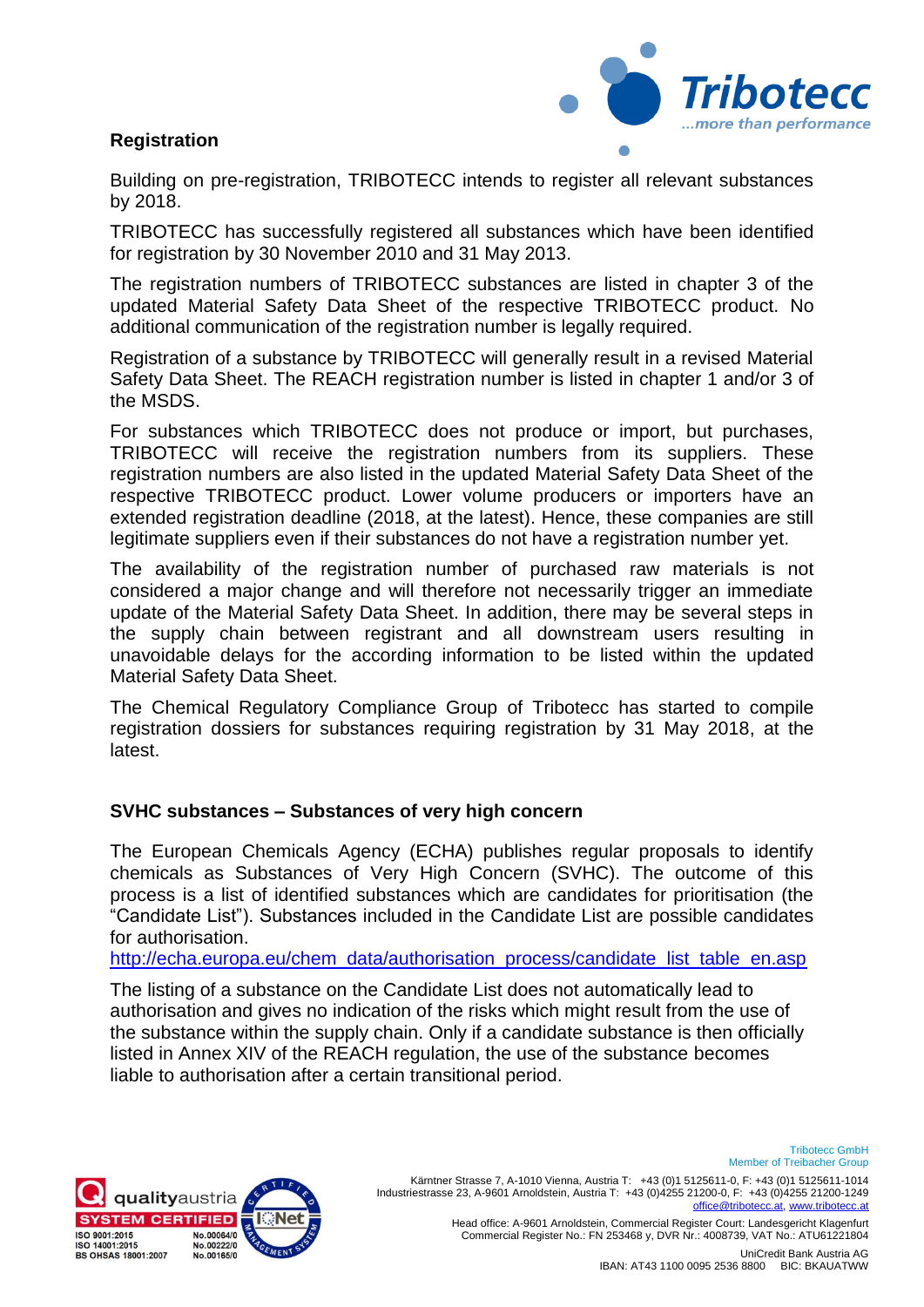

As soon as the ECHA decision on new candidate substances is officially published, TRIBOTECC will check its products as to whether or not they contain these substances. If TRIBOTECC products contain substances from the Candidate List, they will be listed in section 3 of the MSDS as hazardous ingredients, including information on the concentration in the mixture. These substances need only be listed in the MSDS where the concentration is above 0.1%. In addition the substance is named in chapter 15 as a substance of the Candidate List. This addition to chapter 15 is not a significant change of the MSDS and will be done within the next update.

There is no additional requirement for further communication on SVHC substances.

# **Authorisation**

Any decision concerning the inclusion of a substance from the Candidate List in the Authorisation List (Annex XIV) will be published on the ECHA homepage. [http://echa.europa.eu/web/guest/addressing-chemicals-of](http://echa.europa.eu/web/guest/addressing-chemicals-of-concern/authorisation/recommendation-for-inclusion-in-the-authorisation-list/authorisation-list)[concern/authorisation/recommendation-for-inclusion-in-the-authorisation](http://echa.europa.eu/web/guest/addressing-chemicals-of-concern/authorisation/recommendation-for-inclusion-in-the-authorisation-list/authorisation-list)[list/authorisation-list](http://echa.europa.eu/web/guest/addressing-chemicals-of-concern/authorisation/recommendation-for-inclusion-in-the-authorisation-list/authorisation-list)

# **Safe Use within the lifecycle (CSA/CSR)**

A Chemical Safety Report (CSR) has to be created for substances which require registration and are manufactured or imported above 10 tonnes per year.

Main elements of the CSR are exposure scenarios for identified uses. Within the exposure scenarios, the manufacturer or importer recommends risk reduction measures to down-stream users. Any identified usages have been collected in close co-operation with our customers and associations. The Use Descriptors according to ECHA Guidance R12 are being used.

For substances which have already been registered with ECHA, any relevant exposure scenario is taken into consideration.

The communication of exposure scenarios in the annex of the extended Safety Data Sheet (eSDS) applies currently mostly for single substances. For mixtures, the applicable risk reduction measures are communicated within the 16 sections of the Safety Data Sheet. This is currently necessary because exposure scenarios are not always available for all substances in mixtures and any contradictory or inappropriate information on the mixture from exposure scenarios of single substances is to be avoided.

If customer usages are not sufficiently included within these standard exposure scenarios, it is strongly recommended that missing usages are reported to Tribotecc by referring to the listed ECHA Use Descriptors. This will help Tribotecc to include missing usages into Tribotecc's usage communication along the supply chain.



Tribotecc GmbH